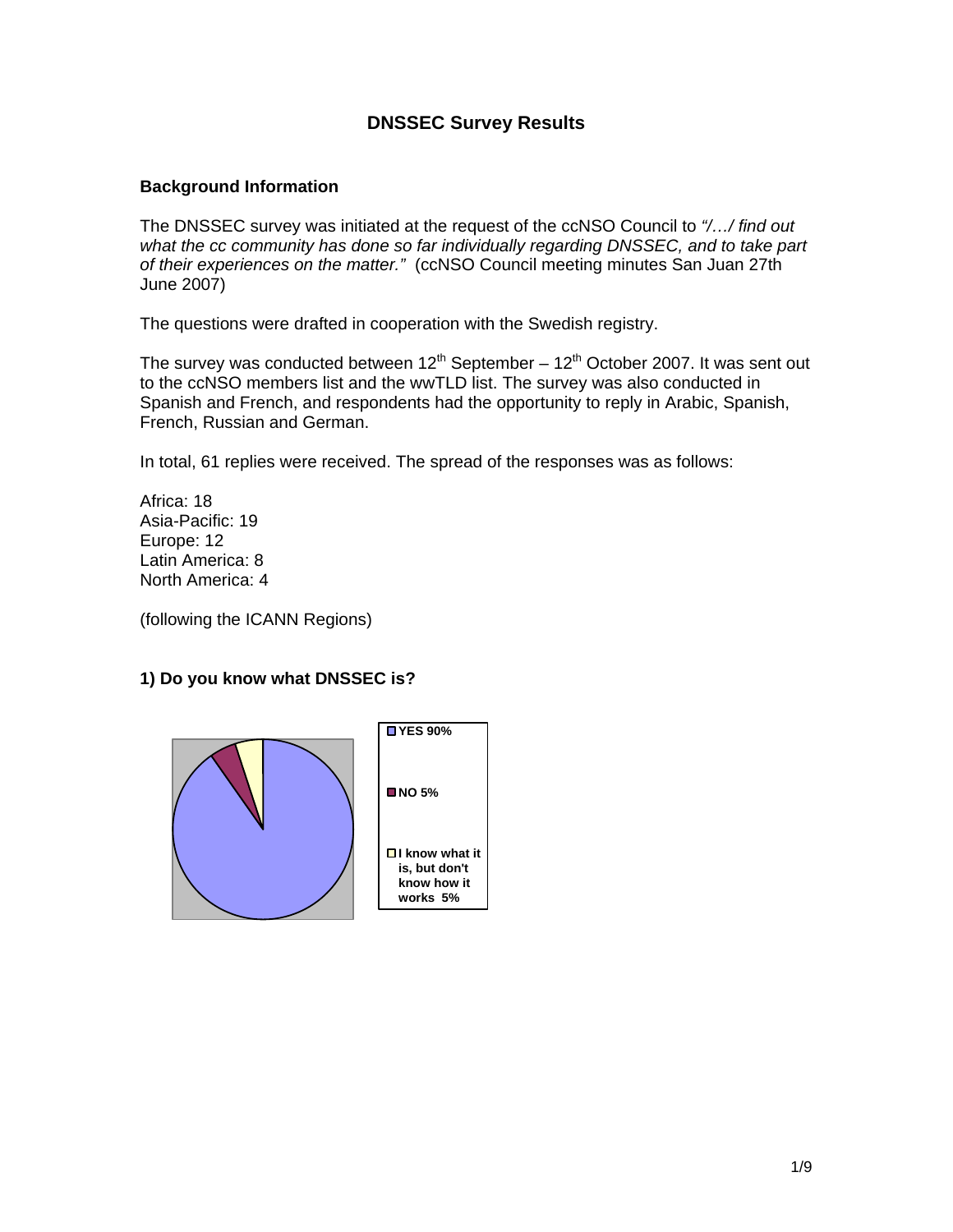# **2) Has your registry implemented DNSSEC?**



Whilst the vast majority of the respondents had not implemented DNSSEC, several registries had developed an internal "test-version" which was more or less ready to go into production, but for several reasons the registry decided to wait. Some of the reasons mentioned were zone walking issues and the lack of a signed root zone.

One respondent ("Other") had implemented DNSSEC under ENUM and was ready to implement it on the ccTLD level as soon as the zone walking issue was solved.

## **3) If you have not implemented DNSSEC, do you plan to?**



Many of the registries who replied "No" mentioned that although the registry doesn't *plan* implementing DNSSEC at the moment, they know it is important and that it will probably happen at some point in the future. Some of them also mentioned that some existing problems first need to be solved – such as Zone Walking, or having an IETF standard developed. A few also stated they don't see a point in implementing DNSSEC as long as the root has not been signed.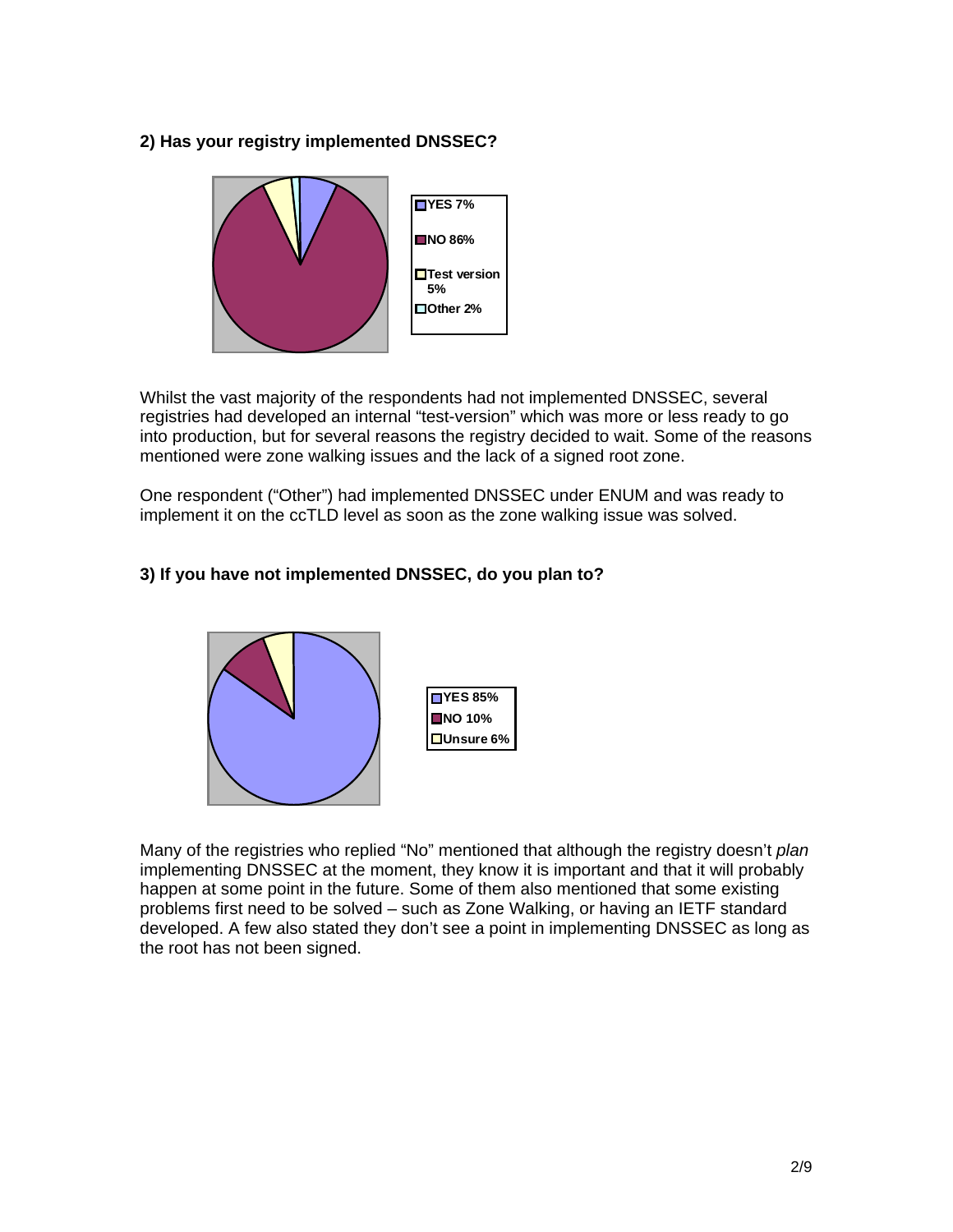**4) If you have not, or do not intend to implement DNSSEC in the next three years, please briefly explain why you do not intend to do so:**



The question was open-ended. In the overview the most "frequently mentioned" reasons are shown.

#### **5) If you have implemented DNSSEC, please briefly describe the technical environment you use:**

Because of the highly varied nature of responses, it was not possible to classify them into groups.

A summarising overview shows that some were doing fully manual signing, however most had developed systems to help sign their zones. Most used a combination of known software applications (BIND and/or NSD) on UNIX compatible platforms. Some used Hardware Signing Modules. The use of particular diagnostic tools was recommended, such as the 'drill' application.

The individual answers to this question are attached in appendix 1 (randomly presented, with the name of the ccTLD removed).

## **6) If you have implemented DNSSEC, please briefly describe your experience:**

Experiences typically reflected that there was little to no adoption of DNSSEC, either in production or in testing. Some noted the limited end-user application support as a factor in failed adoption, and others noted that the tool-chain for the registry was also immature and limited.

The ability to walk the zone to collect a list of names was considered a problem to a number of respondents. They did not want to deploy DNSSEC if it allowed the list of registered names to be made available.

It was noted that key management procedures were crucial and needed careful thought. Additionally, a lot of effort was required to train staff and implement appropriate systems to properly support the technology.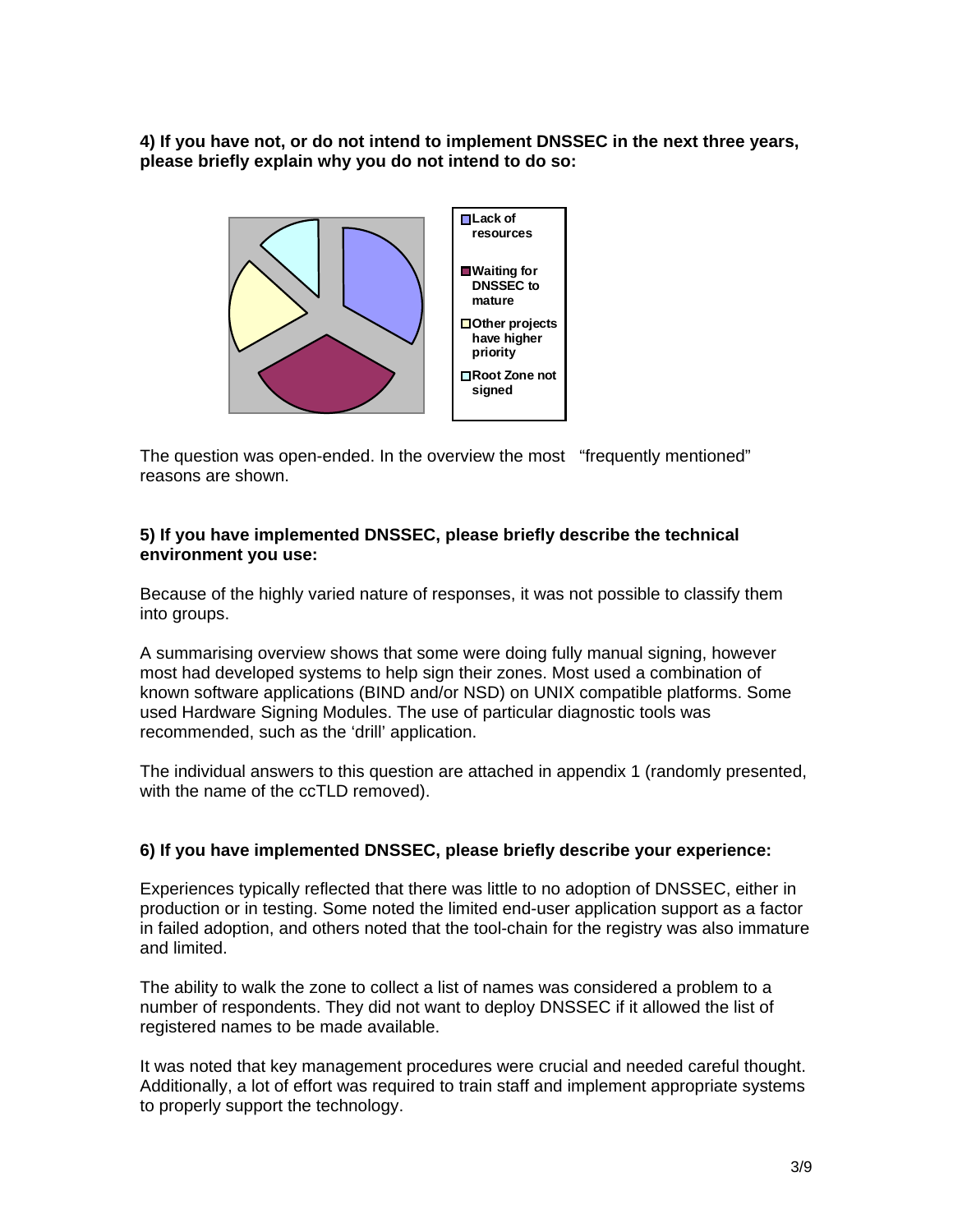

## **7) If you are planning to implement DNSSEC, what is the planned timeline?**

Several of the respondents had already started work on implementing DNSSEC within the next year.

Many of those who had no set timeline stated they will wait until some of the issues (zone walking, root zone signed) have been solved.

## **8) If you are planning to implement DNSSEC, please briefly describe the technical environment you use:**

There were a variety of responses, some detailing hardware choices, others on software and procedural systems. Many needed to develop systems to accept DNSSEC material – such as adapting EPP to have the added functionality. Some had looked to extend the existing solutions, as well as funding well-known software vendors to add the required support to their products. Most mentioned operating system/software was BIND and Linux. Several respondents had not yet decided what system to use.

The individual answers to this question are attached in appendix 2 (randomly presented, with the name of the ccTLD removed).

## **9) Please describe how strategically important you consider DNSSEC to be:**

Most responses circled on the direct improvement to the DNS of ensuring the integrity of the answer during transmission. More generally it was expected the technology could improve business confidence in the Internet, and possibly help to minimise fraudulent use of the Internet. Some had received enquiries from business to implement the technology.

The fact the root is not signed was considered an obstacle by some. The complexity of the technology – particularly for the end user – was also a common theme. There seemed to be a lack of user understanding for the technology. Some reported that the technology would overly complicate the relationships the registry has with the registrar.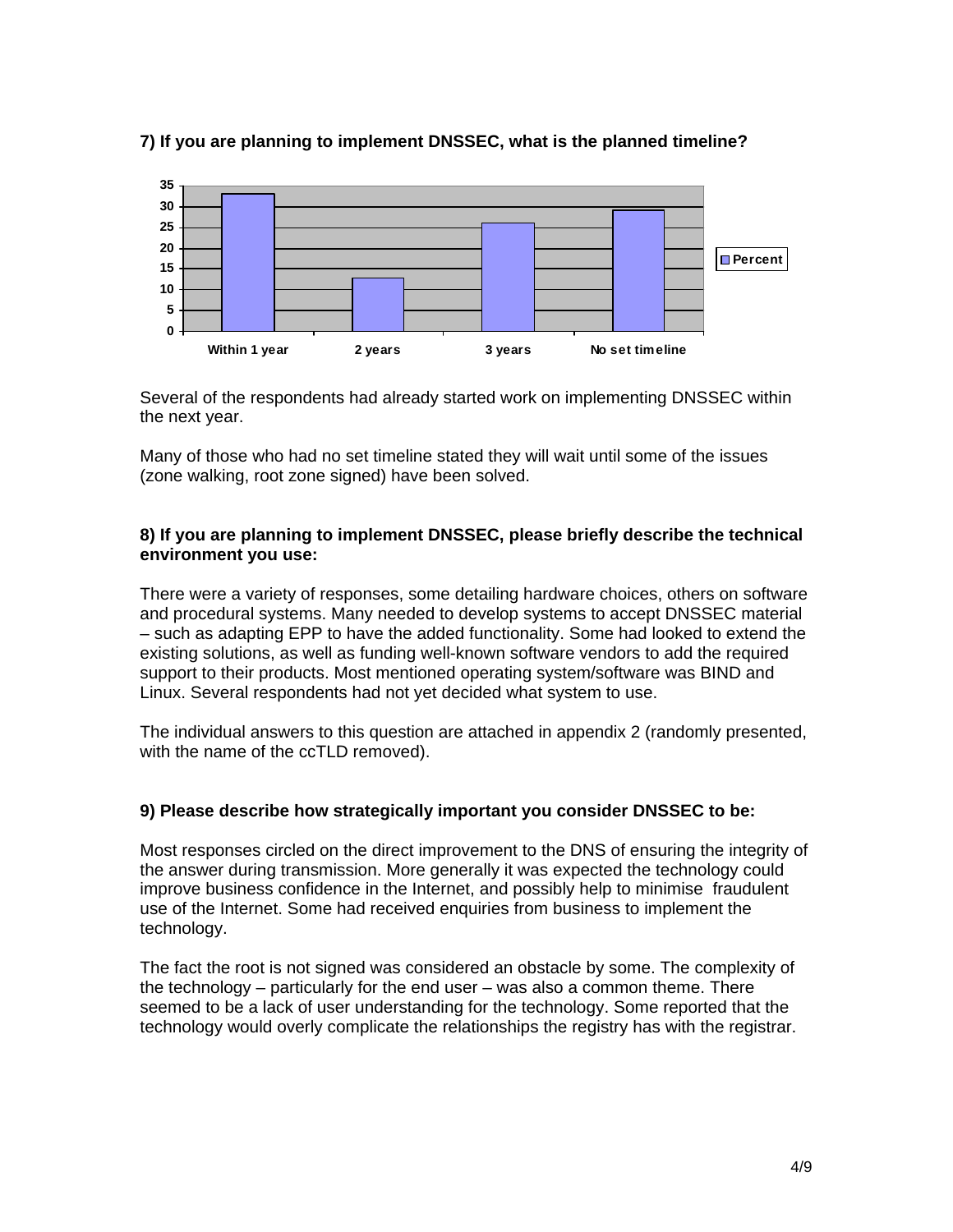## **10) Is it important to you that the DNS root zone is signed?**



## **11) Who should be the signer of the root zone?**



Many of the respondents under "Other" suggested models with multiple signers - such as ICANN/IANA + non-governmental organisation, ICANN/IANA + government(s) or ICANN/IANA + gNSO + ccNSO + RIRs. Other suggestions included ISOC, such as having a board of ISOC appointed trustees signing the root.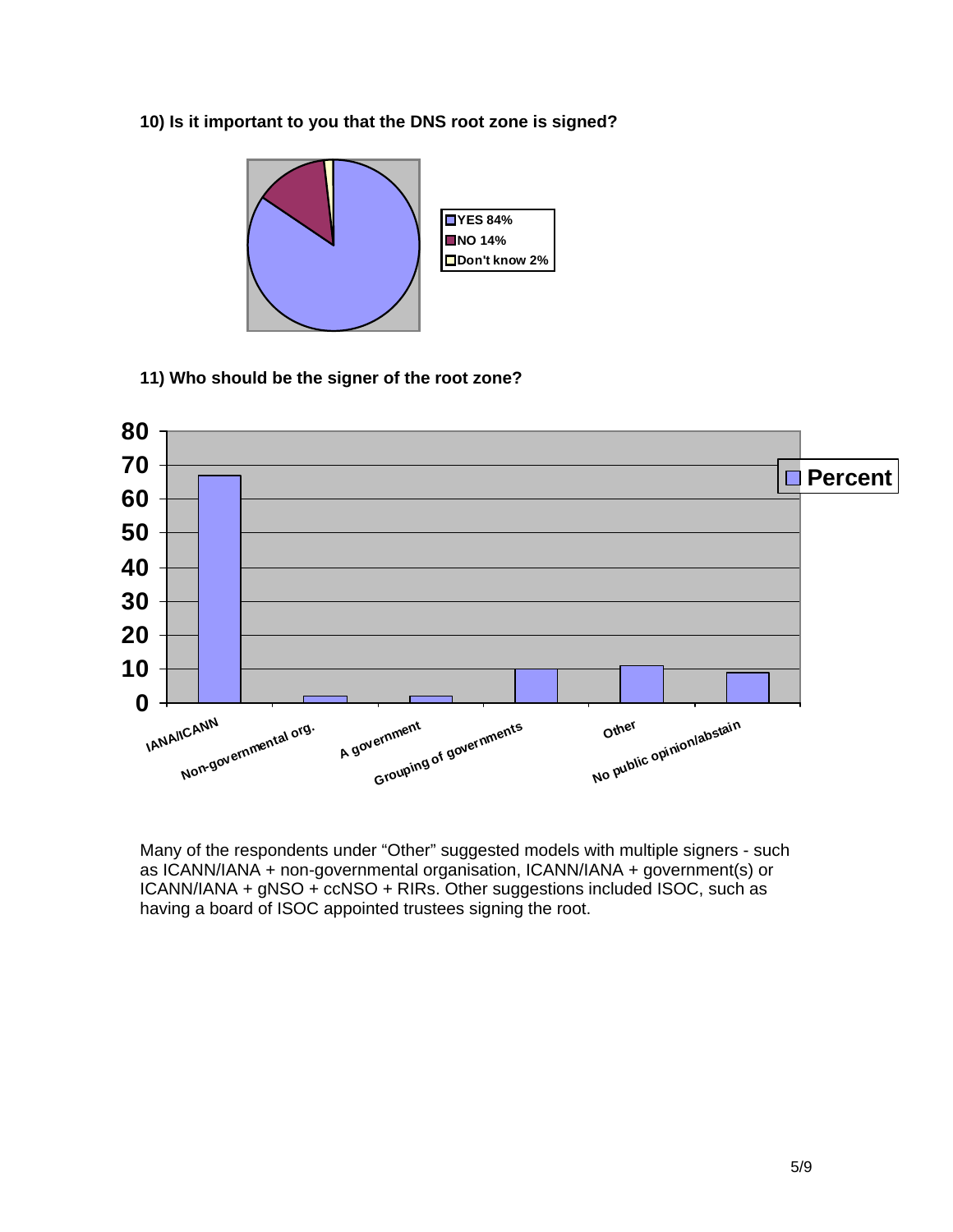**12) Do you think there is a need to exchange DNSSEC experiences between TLD managers?** 



Under "Other" replies were counted which did not clearly take any position.

# **13) Should the ccNSO actively promote the deployment of DNSSEC?**



Many of the respondents who replied "No" did not think the ccNSO should *actively promote* DNSSEC, they much rather thought the ccNSO should provide a platform for exchange of information on the topic. Some respondents also pointed out that the ccNSO should not promote DNSSEC until an IETF standard has been created, or before some of the technical problems, such as zone walking, have been solved.

# **14) How should the ccNSO promote DNSSEC?**

The most frequently mentioned replies of this open-ended question were:

- Organise regional DNSSEC dedicated workshops; preferably in a language spoken in the region.
- Actively push to get the root zone signed
- Produce an information brochure on different aspects of DNSSEC in a simple way so that also non-technical people can understand.
- Collect and share information regularly.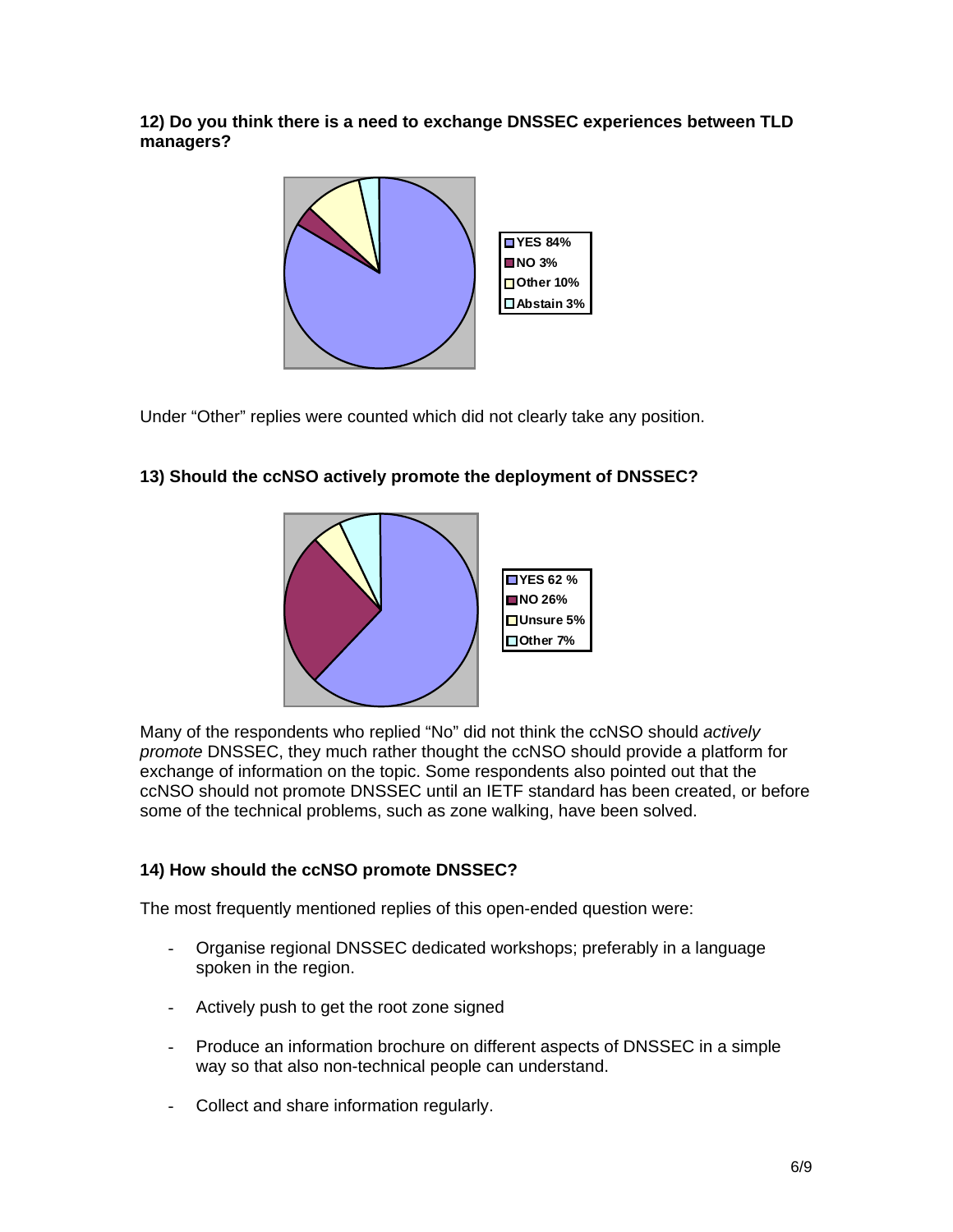## **APPENDIX 1**

#### **Question 5: If you have implemented DNSSEC, please briefly describe the technical environment you use:**

Please, note that not all individual replies are displayed. In cases where the nature of the reply did not make it possible to keep the anonymity, it was left out.

The order of the displayed replies is random.

| There are now five servers<br>operated for DNSSEC<br>demonstration service. Two of<br>them are used for SLD<br>DNSSEC service, and another<br>two servers are used for user<br>DNS server. The last one is<br>used for DNSSEC recursive<br>name server. We are currently<br>using BIND 9.4.1 as a DNS<br>software. | We have done it for a few<br>zones, but not the<br>ccTLDs. Freebsd, bind<br>9.4, the usual stuff. Manually<br>signed.                                                                                                                                                                                                                                                                                                                                                                                                                                                                                 | For the testbed we have: ZSK<br>(1024 bits) stored on HSM,<br><b>KSK</b><br>(2048 bits) stored on<br>smartcard stored on safe.<br>Central server signs the zone<br>and sends the information to<br>DNS servers using an in-<br>house IXFR and AXFR<br>implementation. In the<br>Registrar system we ask for<br>the public key and generate<br>the DS records. We are also<br>working on a DNSSEC online<br>signing solution while NSEC3<br>takes off. |
|--------------------------------------------------------------------------------------------------------------------------------------------------------------------------------------------------------------------------------------------------------------------------------------------------------------------|-------------------------------------------------------------------------------------------------------------------------------------------------------------------------------------------------------------------------------------------------------------------------------------------------------------------------------------------------------------------------------------------------------------------------------------------------------------------------------------------------------------------------------------------------------------------------------------------------------|-------------------------------------------------------------------------------------------------------------------------------------------------------------------------------------------------------------------------------------------------------------------------------------------------------------------------------------------------------------------------------------------------------------------------------------------------------|
|                                                                                                                                                                                                                                                                                                                    |                                                                                                                                                                                                                                                                                                                                                                                                                                                                                                                                                                                                       |                                                                                                                                                                                                                                                                                                                                                                                                                                                       |
| Web and EPP interfaces for<br>the provisioning of DS records.<br>[AI]XFR and Signer servers<br>internally developed for the<br>DNS provisioning.<br>BIND and NSD for the<br><b>Authoritative Servers</b>                                                                                                           | Answer for ENUM, not ccTLD:<br>Registry system developed<br>inhouse + Bind                                                                                                                                                                                                                                                                                                                                                                                                                                                                                                                            | Our DNSSEC trial was<br>provisioned via DNSSEC<br>extensions to EPP, BIND<br>name servers.                                                                                                                                                                                                                                                                                                                                                            |
|                                                                                                                                                                                                                                                                                                                    |                                                                                                                                                                                                                                                                                                                                                                                                                                                                                                                                                                                                       |                                                                                                                                                                                                                                                                                                                                                                                                                                                       |
| We have not yet implemented<br>DNSSEC. However, we have<br>setup test-beds for the same.<br>Using a simulation of our DNS<br>infrastructure, we have<br>successfully implemented<br>TSIG and zone signing.                                                                                                         | DNSSEC involves that the<br>user when requesting a name<br>resolving in DNS may decide if<br>the returned answer is from a<br>valid source and that the<br>information has not been<br>altered on its way back (data<br>integrity and authentication).<br>We also recommend the<br>usage of the Mozilla Firefox<br>Drill Extension which performs<br>DNSSEC lookups for the main<br>hostname of the current page<br>in firefox. This extension uses<br>Drill to chase the signatures<br>up to a trusted key. The user<br>can specify trusted keys by<br>putting them in a directory of<br>his choice. | Linux                                                                                                                                                                                                                                                                                                                                                                                                                                                 |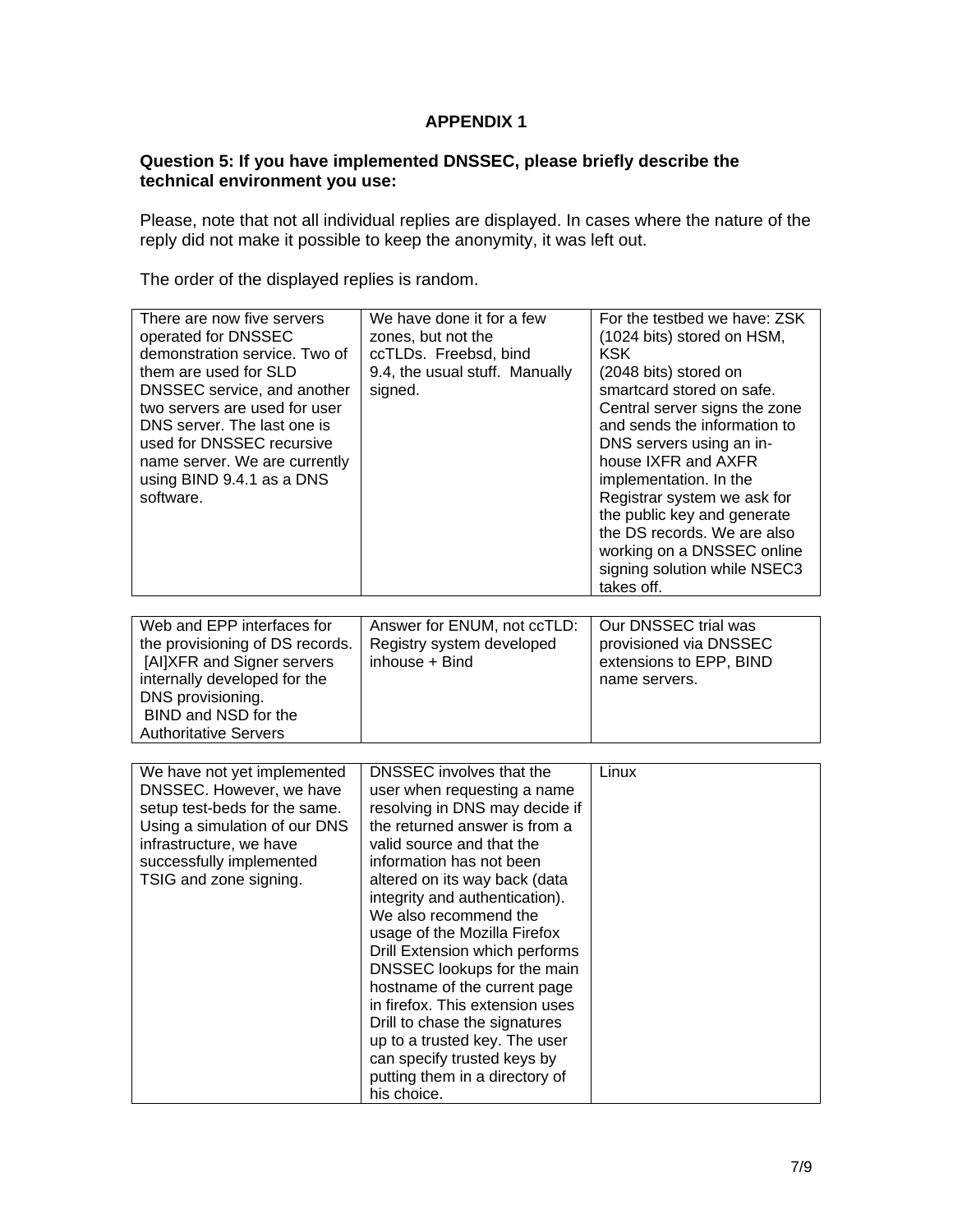## **APPENDIX 2**

#### **Question 8: If you are planning to implement DNSSEC, please briefly describe the technical environment you plan to use:**

Please, note that not all individual replies are displayed. Replies such as "Do not know yet" have not been listed.

The order of the displayed replies is random.

| Linux RHLE 4.0 or 5.0 | We do not plan to purchase<br>any special hardware. Our<br>zone includes about 340<br>domains and our test shows,<br>that we can sing this zone in 5<br>minutes after the generation.<br>So we just plan to modify our<br>registry system to include<br>domain holders keys and the<br>zone generator to add dnssec<br>signing. | BIND 9 and some zone key<br>management software that we<br>are yet to determine. |
|-----------------------|---------------------------------------------------------------------------------------------------------------------------------------------------------------------------------------------------------------------------------------------------------------------------------------------------------------------------------|----------------------------------------------------------------------------------|
| <b>BIND on Linux</b>  | Signed zones and using TSIG<br>to secure transactions.                                                                                                                                                                                                                                                                          | We are planning to use NSD<br>on FreeBSD and BIND on<br>Debian.                  |

| Bind 9 based on FreeBSD<br>We'll first use a main local, in<br>Linux<br>order to test the secured<br>delegation between parent |  |                                                            |
|--------------------------------------------------------------------------------------------------------------------------------|--|------------------------------------------------------------|
| and two TDLs at least)                                                                                                         |  | which we'll simulate a WAN in<br>and children zones. (ROOT |

| <b>BIND</b> especially                | <b>BIND</b>                                                                                                                                                                                                                                                                                                                                                                                                                                                 | Debian, Bind                                                                                                                                                                                                                                                                                                                                            |
|---------------------------------------|-------------------------------------------------------------------------------------------------------------------------------------------------------------------------------------------------------------------------------------------------------------------------------------------------------------------------------------------------------------------------------------------------------------------------------------------------------------|---------------------------------------------------------------------------------------------------------------------------------------------------------------------------------------------------------------------------------------------------------------------------------------------------------------------------------------------------------|
|                                       |                                                                                                                                                                                                                                                                                                                                                                                                                                                             |                                                                                                                                                                                                                                                                                                                                                         |
| Software BIND and some<br>nameservers | i) Secure shared registry<br>system<br>a. Key management server<br>b. Hidden primary server with<br>DNSSEC-enabled + zone<br>signing (not listed in the zone<br>as an authoritative name<br>server for the domain in<br>question)<br>c. DNS server (primary and<br>secondary) with DNSSEC-<br>enabled<br>d. Zone transfer between<br>primary and secondary server<br>(signed zone)<br>ii) Secure datacenter<br>dual stack network<br>performance monitoring | As I know about DNSSEC<br>there is no need to change the<br>technical environment (in<br>terms of servers or network<br>equipments).<br>Identified steps:<br>- bind configuration (dnssec-<br>enable yes)<br>creation of the ZSK and the<br><b>KSK</b><br>- zone signing<br>- creation of the DS RR from<br>the parent zone to build the<br>trust chain |